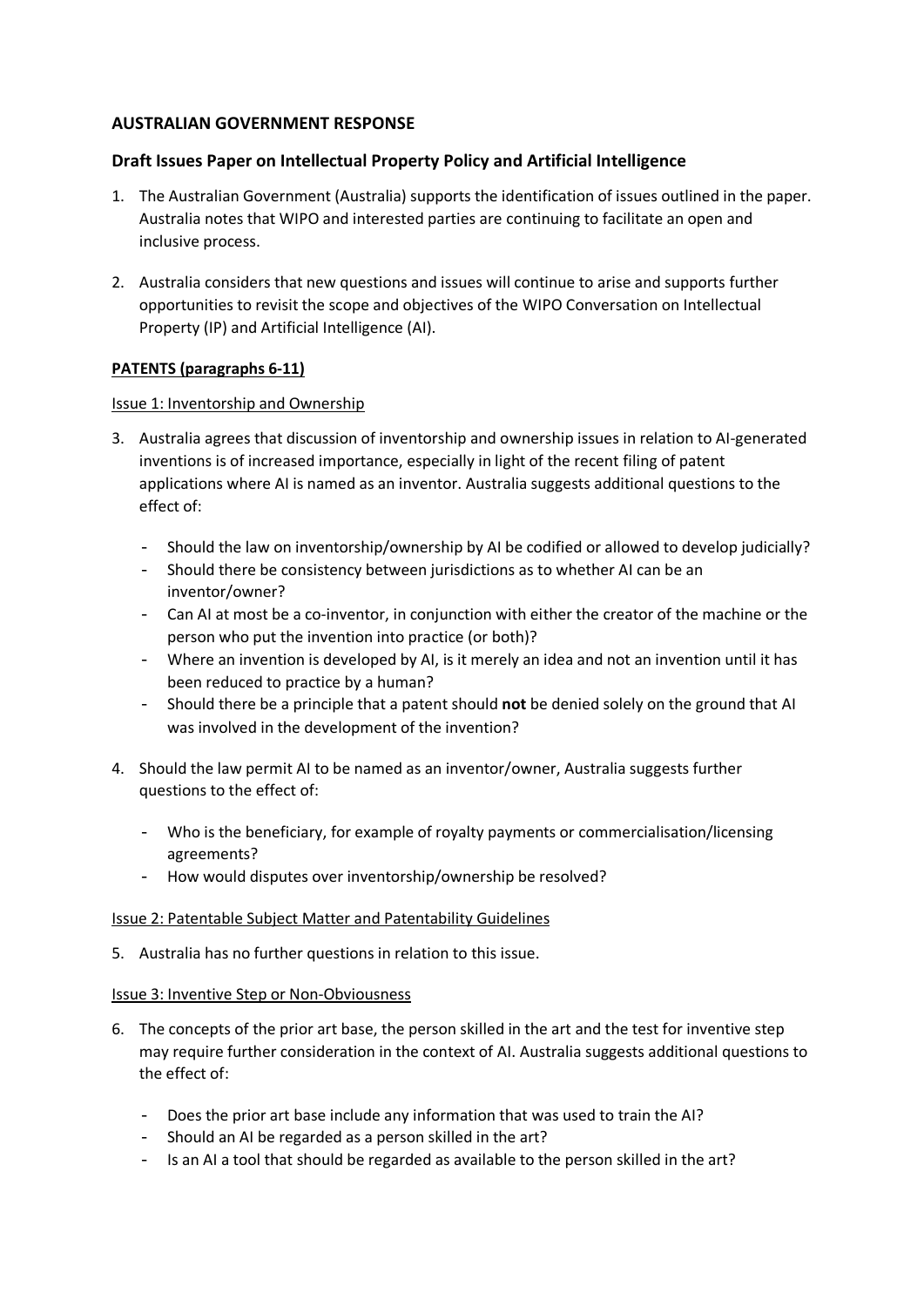- Is any invention produced by an AI automatically obvious if the use of an AI would have been regarded as obvious to try?
- Should there be a different test for inventive step when AI was involved (and if so, what test)?

# Issue 4: Disclosure

- 7. In determining whether a patent application meets the disclosure requirements, Australia suggests further questions to the effect of:
	- Should the use of AI be included in the background discussion of the invention?
	- Does the algorithm need to be disclosed where the invention makes use of the algorithm?
	- Should **all** applications for a patent set out the role of a computer/AI in the development of the invention?

# Issue 5: General Policy Considerations for the Patent System

- 8. Australia suggests additional questions to the effect of:
	- Should AI generated inventions have a shorter term of protection as they are the outcome of machine effort rather than human effort?
	- Should AI generated inventions be covered by a second tier protection?
	- AI has the potential to generate 'fake' patent applications and 'fake' prior art base. Do these represent a challenge for the IP system? Alternately, is AI itself a potential solution to searching and identifying a possible proliferation of AI-generated prior art?

### New Issue: Infringement of Patents

- 9. Australia considers that general discussion around the issue of patent infringement should be encouraged. Australia suggests questions to the effect of:
	- If a learning machine is initially carrying out a process in a way that does not infringe a patent, is the machine infringing if it modifies its own operation through learning in a way that falls within the scope of the claims of a patent? If so, who has infringed? Does it matter whether the human owner of the machine was aware that the machine had changed its operation?
	- If the commercial embodiment of a machine covered by a patent learns, and changes, does that alter the scope of the claims of the patent?
	- Can the scope of a claim change where the subject matter of the claim is an AI machine which can learn and change? How would an infringer know whether the scope of the claim had changed?
	- Where an AI is considered to be the sole holder of a patent, who, if anyone, can bring actions for infringement of that patent? Conversely, if an AI is alleged to have infringed, who will be the respondent to the infringement action?
		- o What remedies should be available in these types of actions? For example, can injunctions be sought to restrict the further use of an AI that has allegedly infringed on a patent, even if the AI can also produce non-infringing outputs?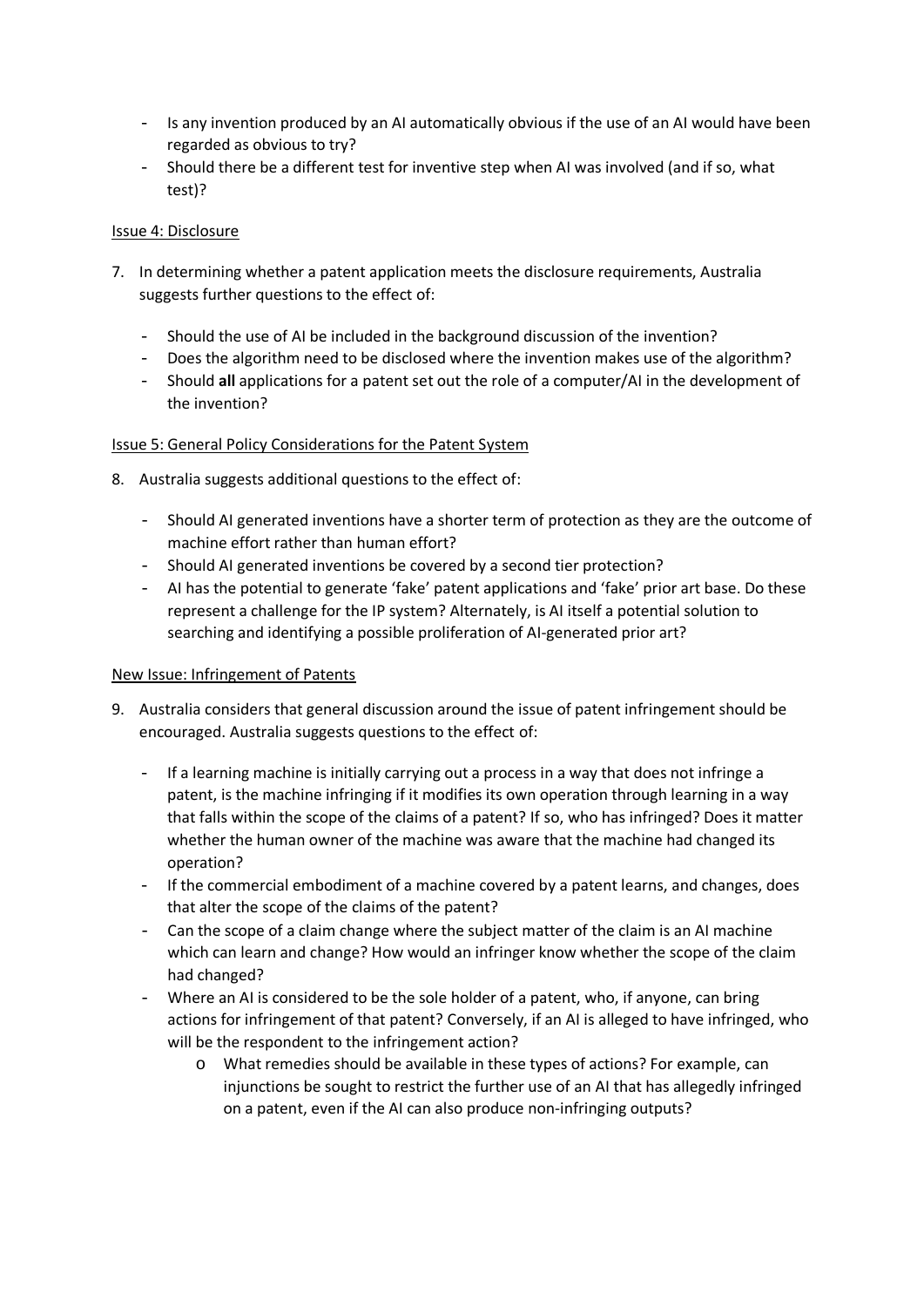# **COPYRIGHT AND RELATED RIGHTS (paragraphs 12-16)**

#### Issue 6: Authorship and Ownership

- 10. Australia agrees that the social purpose for which the copyright systems exists is important and considers it necessary to have further discussion on how AI-generated works interact with this social purpose.
- 11. Australia also considers that it may be helpful to draw out a diverse range of views from interested parties on whom, and what behaviours, the copyright system should incentivise, and invite stakeholders to provide more evidence about the effects of attributing copyright to AI-generated works. Australia suggests additional questions to further elaborate on question 12(i) to the effect of:
	- What social and economic purposes of copyright would AI attribution fulfil?
	- What would be the practical effect of attributing copyright to AI-generated works, for example, on human creative industries and markets?
- 12. Australia notes that the questions on the copyright authorship and ownership of AI-generated works are focussed on original literary and artistic works. Australia suggests broadening the scope to allow further discussion about whether AI-generated works such as sound recordings, broadcasts and performances should be protected by related rights.
- 13. Australia understands that many human creators could incorporate AI-generated works into their copyright works. Conversely, as outlined in the paper, it is likely that AI-generated works will use and incorporate human-created copyright works. It would be useful to understand what would be considered an 'AI-generated copyright work' and how much of a role AI should have in creating a work, in order for the AI to be attributed with copyright (depending on the views expressed to question 12(i)), as well as the possibility of joint-ownership arrangements between AI and human creators. It may also be prudent to consider the operation of moral rights in these circumstances. Australia suggests a question to the effect of:
	- What are the copyright implications for works jointly created by AI and human creators?

### Issue 7: Infringement and Exceptions

- 14. Australia notes that this paper discusses matters specifically around the appropriateness of exceptions, particularly in relation to data used for training by AI applications. Australia considers that some more general discussion should be encouraged around the issue of enforcement of copyright both where an AI-generated copyright work is infringed, as well as where an AI application infringes existing copyright works created by humans or generated by other AI. Australia suggests questions to the effect of:
	- Are there any other additional issues which need to be considered for when AI-generated works infringe copyright, or when AI-generated works are infringed?
	- Noting question 12(ii), should there be consideration around who is responsible for copyright infringement that occurs when an AI application infringes copyright?